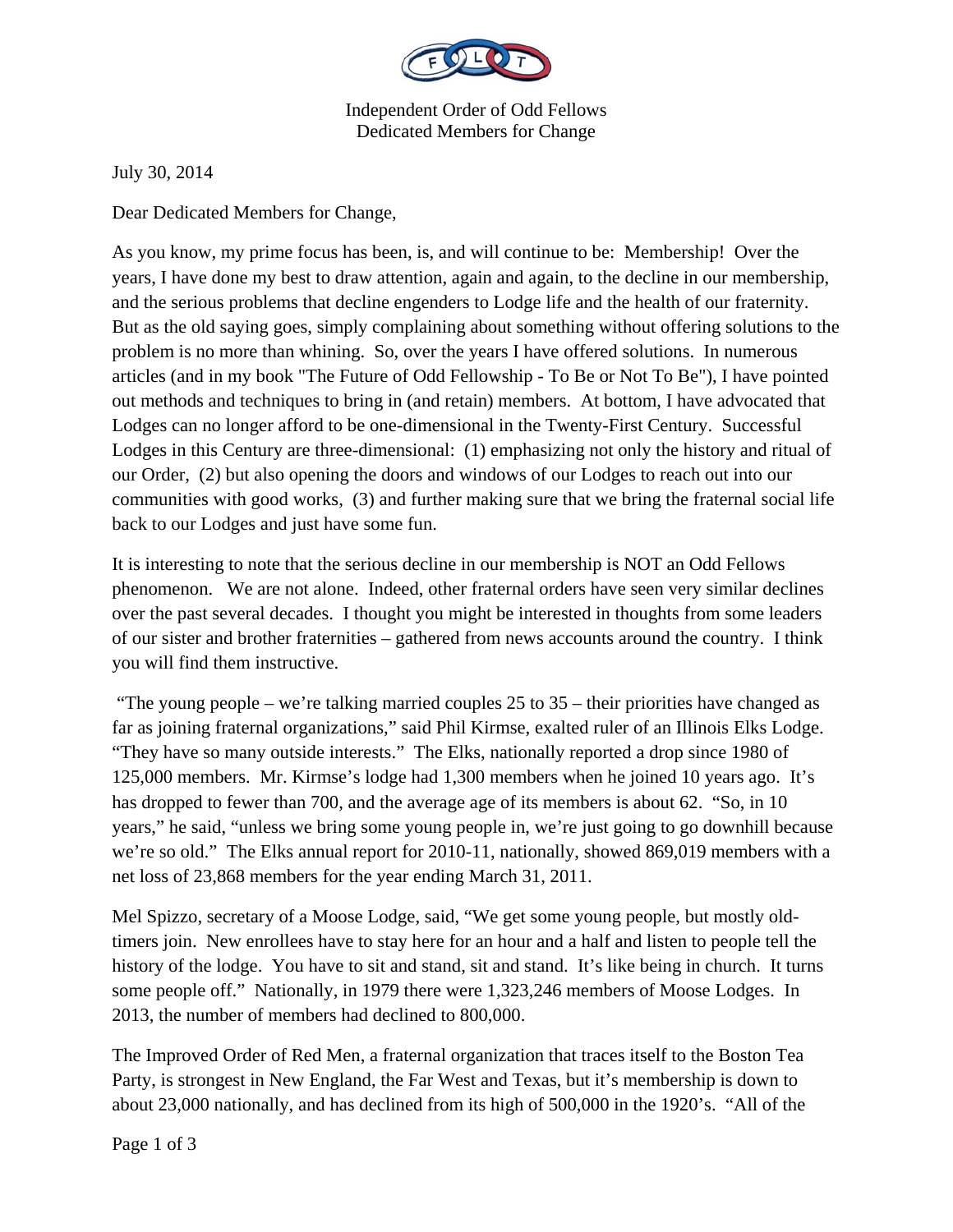

Independent Order of Odd Fellows Dedicated Members for Change

organizations have the same problems," said David Lintz, director of the Red Men Museum and Library in Waco, Texas. "Guys just don't commit as much anymore to the requirements, the memorization and ceremonies and rituals. The fraternities aren't as needed anymore for things like insurance or political clout."

Even the largest fraternal organization of all – the Masons – has shown a serious decline in membership. The high point for the Masonic Order in the United States was in 1959 when they showed 4,103,161 members. Since 1959, the Masons' membership has declined every single year without fail (a steady decline of over 50 years). In 2012 membership had dropped to just 1,306,539. In a recent article appearing in USA Today, it was noted that despite the impression given by books such as "The Da Vinci Code" and "The Lost Symbol" and movies like "National Treasure", the Masons are not a clandestine group. "We're not a secret society," said Mark Bennett, historian of a Freemasons lodge in North Carolina. "We're a society with secrets." In an effort to boost flagging membership across the USA, a number of Masonic lodges, like other fraternities, are abandoning secretive ways and inviting the public to see what the organization is really all about. In 20015, the Masons produced a report called "It's About Time" which encouraged lodges to invite the community in. Most, however, didn't start opening their doors till 2009 when Masons in Massachusetts saw success with the new policy.

And, of course, Odd Fellowship has experienced a precipitous decline in membership over the years. The high watermark for Odd Fellows' membership in California was 1927 (almost 90 years ago) when our Order boasted 58,398 members. Then starting in 1928, our membership started to decline, with an occasional year of growth, until the World War II years, when membership increased for a few years. In 1948 our California membership was 30,600. But starting in 1949, membership began a steady 64-year descent (with the exception of one year which showed a slight gain) until the present day. And currently (as of December 31, 2013), California Odd Fellowship shows that we have 4,727 members. One has to travel back in California history to 1859 (over 150 years ago) to find membership totals less than 4,727 members. In 1859 we had 4,603 members. And no one suggests that 4,727 members "on the books" represents the true number of Odd Fellows who participate in Lodge and fraternal life. We all know that Lodges carry "paper members" - folks who may pay their dues and are listed on the annual reports, but who rarely if ever appear at the Lodge. I will surmise that of the 4,727 members on our books, the number of active and engaged Odd Fellows in California is less than 2,000. There are high schools in our state with higher enrollments than 2,000.

Business as usual is unacceptable. When we had 58,000 members, we could ignore the problem. When we had 30,000 members, we could be complacent about it. But today, with our membership on the books of less than 5,000, we must address it as our highest priority. It's the elephant sitting in the middle of our Lodge room, and can't be ignored any longer.